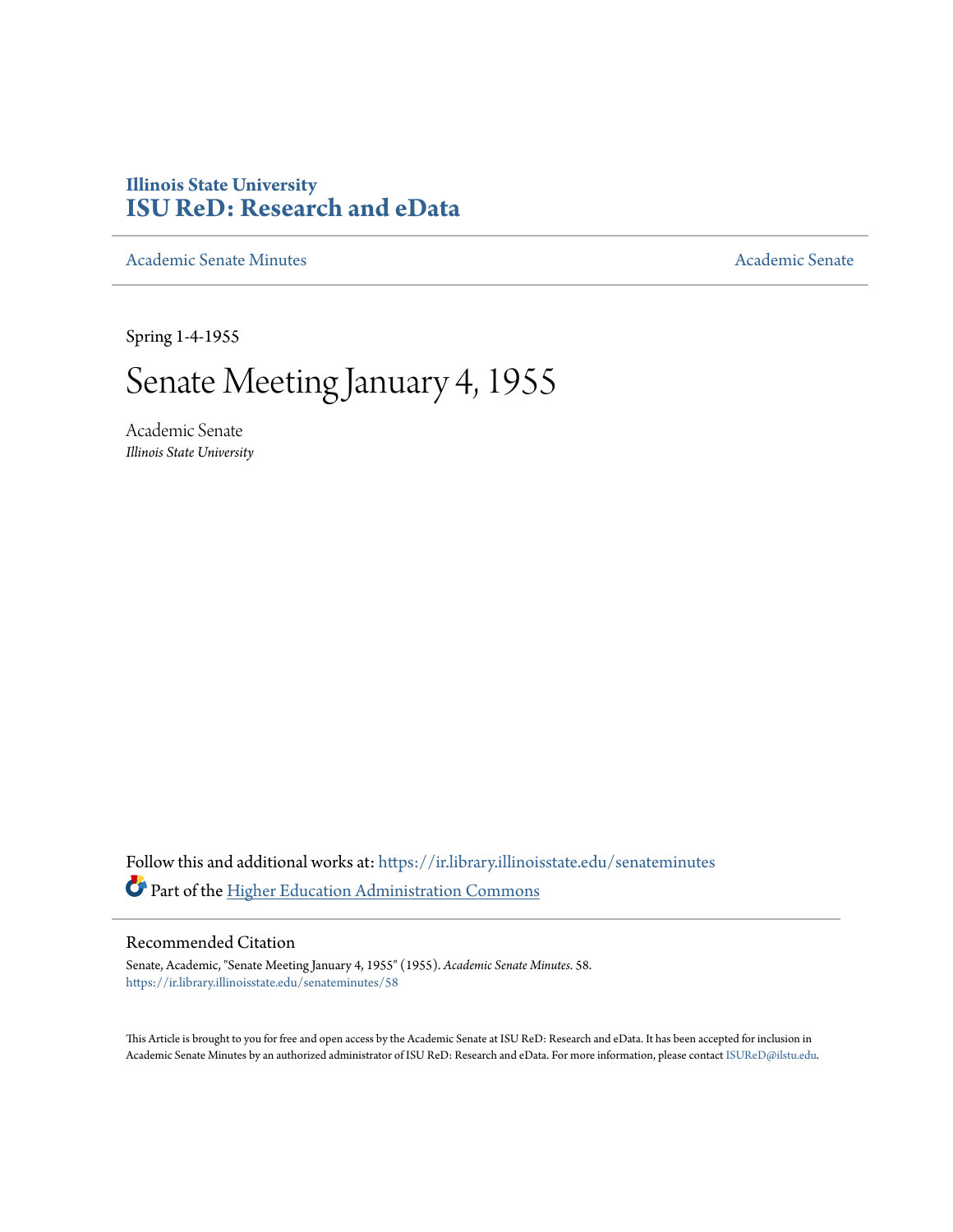### UNIVERSITY SENATE MEETING January 4, 1955

The meeting was called to order by Dean Larsen with all members present except Mr. Hancock, Dr. Hardy, and Mr. Wade.

The Dean called attention to reprints of a portion of the November Alumni Quarterly which had been distributed and reported that these reprints have been sent to parents of our students, parents of children in our laboratory schools, educators in the field, the regular bulletin mailing list, newspapers, members of the legislature, etc. The last Newsletter, which showed much the same need so far as buildings on our campus are concerned, went to the regular Newsletter mailing list consisting of alumni, etc., as well as to newspapers and legislators.

The Dean reported that Senator Davis and Representative Rhodes are a ware of our need for a Centennial Budget and it is believed that the askings are acceptable to them.

The Dean has been invited to speak to the different sections of the laboratory school Parent-Teacher Association and will inform these groups concerning our problems. On Wednesday, January 5, he will speak to the Normal Rotary group along the same line. He is willing to speak to other groups if invited and believes that it is important to inform the lay public with reference to our needs.

Since February I is a registration day, it was agreed that the next meeting of the University Senate will be held on Monday, February 14, at which time the Dean will make a report covering about the first six pages of the January report to the Teachers College Board.

Dean Larsen announced that Mr. Belshe will serve as acting head of the Department of Education and Psychology during the second semester of this year during the time when Mr. De Young will be on leave and will be in Pakistan.

The Dean urged that Department Heads give more consideration to post session offerings. He believes that for this year especially it will probably be best to emphasize two-hour courses. He pointed out that the offerings will need to be based on enrollment as has been true in the past.

The Dean called attention to an additional supply of graduate folders which were prepared about a year ago and which are available in the mailing room.

The Dean asked if there were any other announcements or comments.

Mr. Norton announced that there is still considerable uncertainty with reference to possible G.I. benefits, but that it is expected that we will have more specific information very soon.

Mr. Horton raised a question with reference to the parking problem on the campus and the possibility of imposing fines for improper parking. Dean Larsen reported that we have been told we cannot collect fines for such violations. It is recognized that it is a problem and it is hoped that some solution may be found. The Dean does not know whether the Board has authority to make regulations which might make it possible to impose fines.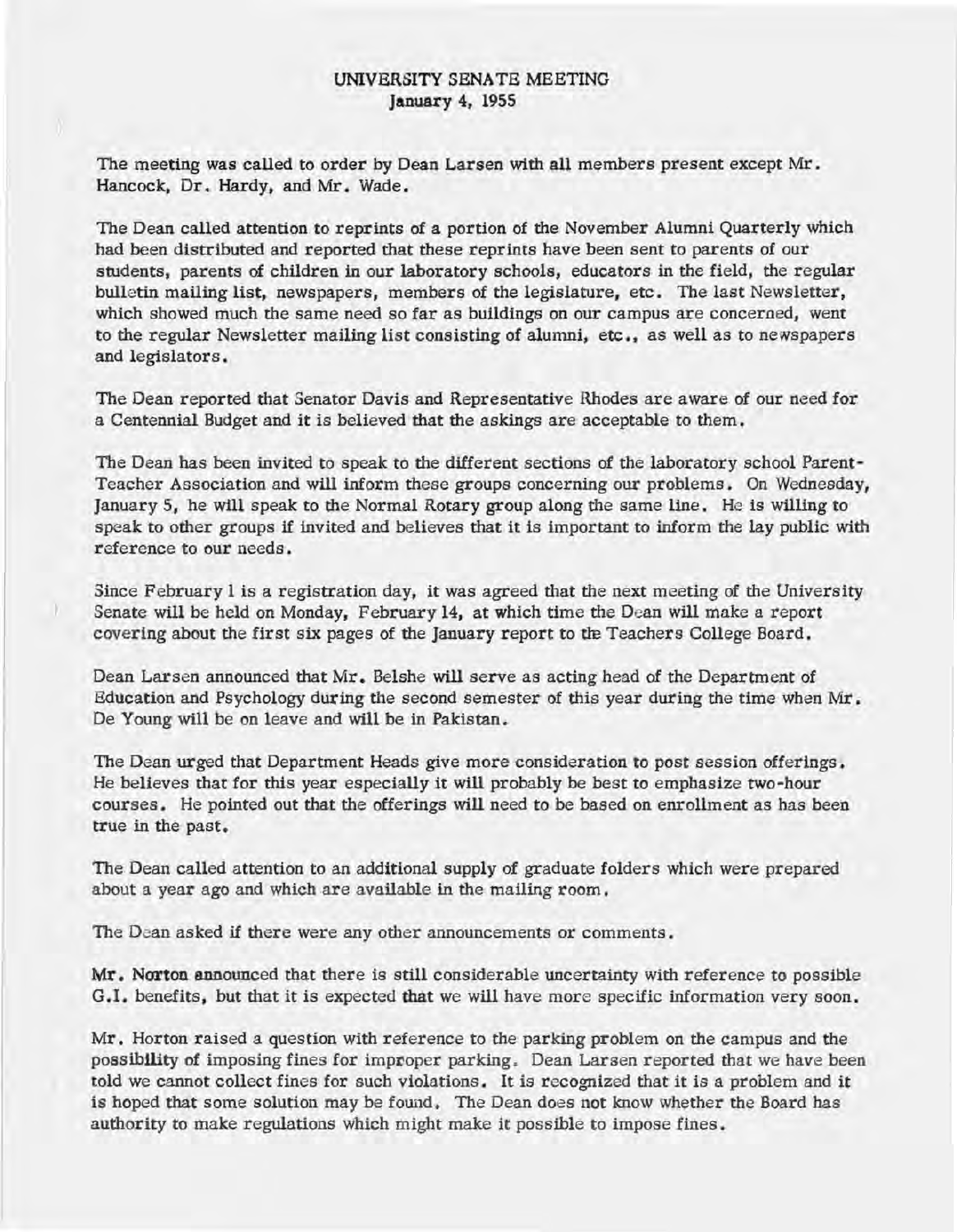Mr. Hoover reported for the Committee on Admissions Policies. Copies of the report had been placed in faculty boxes prior to the meeting. Additional copies were distributed to those who had forgotten to bring the copies with them. After making a brief explanation of the report, Mr. Hoover moved its approval. Mr. Stombaugh seconded the motion and it was carried. A copy of the report is filed with the minutes in the secretary's office.

The meeting adjourned.

)

Elsie Brenneman, **Secretary**